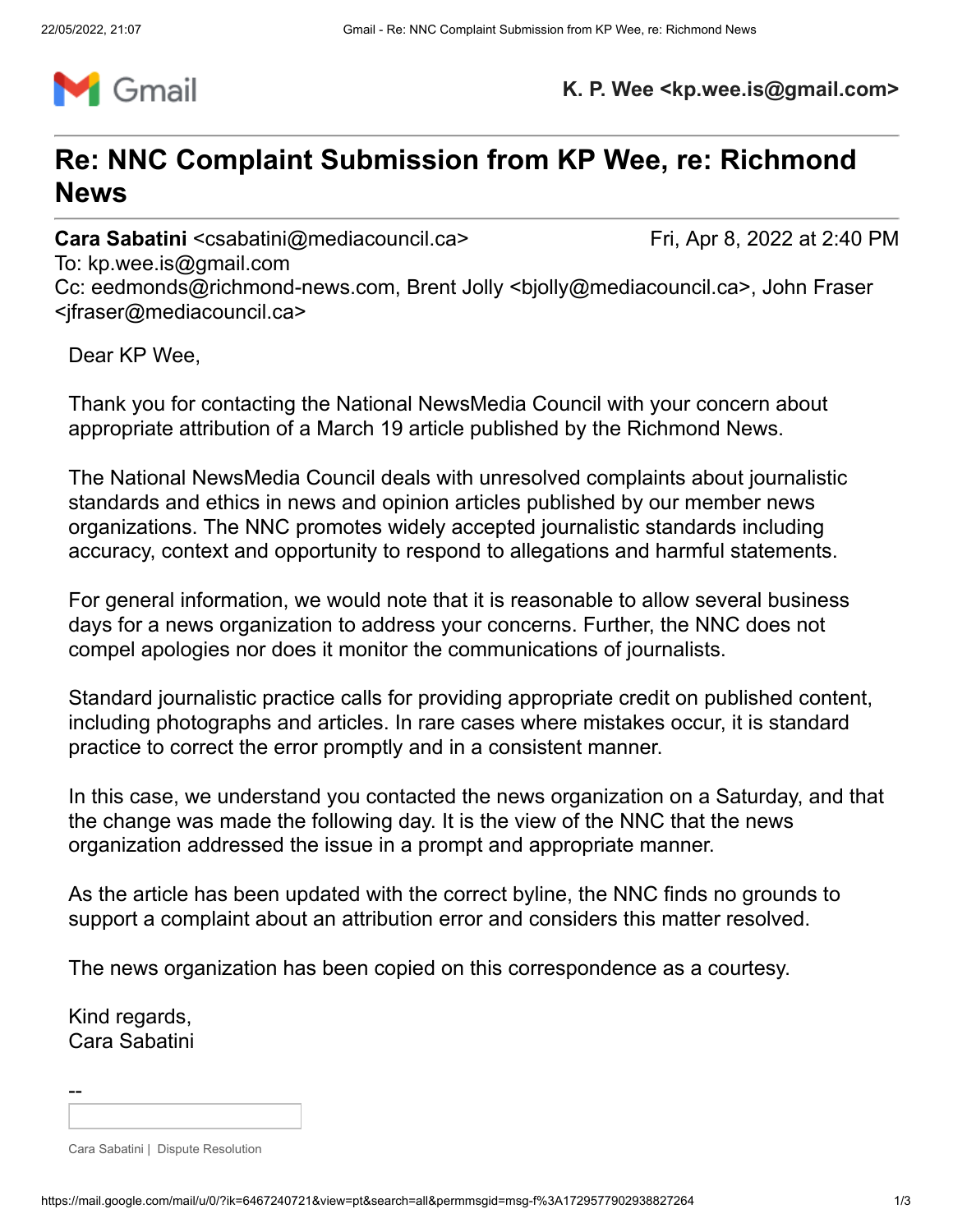**National NewsMedia Council**

37 Front Street East, Suite 200 | [Toronto](https://www.google.com/maps/search/37+Front+Street+East,+Suite+200+%7C+Toronto+%7C+Ontario+M5E+1B3?entry=gmail&source=g) | Ontario M5E 1B3 | [416.340.1981](tel:416.340.1987%20x2)

# On Thu, Mar 31, 2022 at 5:59 PM National NewsMedia Council <[bjolly@mediacouncil.ca>](mailto:bjolly@mediacouncil.ca) wrote:

# **1. Information about you**

#### **Name**

KP Wee

# **2. Information about the complaint**

#### **Media Name**

Richmond News

#### **Journalist**

Alan Campbell

#### **Publication date**

03/19/2022

# **Article headline / link**

Richmond-based Canadians advance to round two of playoffs

#### **3. What is your complaint?**

#### **Complaint summary**

I was the person who wrote this article on March 14, 2022, for the Greater Vancouver Canadians which then was posted on the Richmond News website five days later, but the Richmond News used "Alan Campbell" as the byline. The Richmond News copied and pasted everything verbatim except one line was removed and some words like "Richmond-based" were added.

I consulted with two acquaintances familiar with the media industry. I was told that even if Alan Campbell and/or Richmond News received the story from someone on the Greater Vancouver Canadians hockey team, then the byline would not say "Alan Campbell" but would be "Staff Writer." There was no credit to the hockey team given. I contacted Alan on March 19, upon seeing the article on the Richmond News site. I explained I was the writer and would like to be credited. Alan responded saying he would deal with it "asap."

Six hours passed and nothing had changed, so I emailed Alan again and CC'ed the editor (Eve Edmonds) and what appeared to be the organization management (Alvin Chow), but nobody except Alan responded, and he was not friendly in his tone. The next day, the change was made and the byline was made to show my name (although I am not affiliated with Richmond News).

I have to wonder if this sort of dishonesty happens all the time? If I did not see the article that was on the Richmond News, I would not have known that Alan Campbell simply ripped my article off and presented it as his own. Also unsettling is the fact he was not friendly in his tone in his second email to me (nor was he apologetic), and the fact that nobody else from Richmond News bothered to respond.

#### **File**

[My-story-on-the-Greater-Vancouver-Canadians-website.pdf](https://u14145716.ct.sendgrid.net/ls/click?upn=QavgQ1TMRzHlmNBVTBh0t41NjmoMgiSYL6wBqeYShOAwU2inB6FbDL52FaEP6h6V5KW5wKPUIWV3Stiesx3oex-2BcApN0grpvDMoqsXM5TxDmxqdCyDA-2FLUUuKfYRCE6-2FlmXtEQMhPqTCisSFTMwJ4BbnKll1d8DE17XdgqCvMjb6aaVL3DT-2FBb0UjTGlAlKw1ryHswmQLSdo7OlF3V7lqb9ir7dYMC-2BTkYi9TpqHdFoHOeLZpyv8MNWEDE9CpR2AwHW0-2BVCjTN3-2FQUOKnIH2z-2BiLh-2Bl-2BoLepyObQ9NYg5us-3DvTew_OT28eME3vFonFn1XzQ2aACXedPR84LJ7Y8l7srzmDr2dgnI8dtT1fK3QnUrEzhs6eyyJ1HuyilMFS38gA8mRU-2BF-2B5PPwrLE4zfYVWmelTzNiv-2FPyE9qX517OBfdiekBE4uFBz2y-2BQq3j3I1zT4btyvep4VXYovhClDkMnQg77FpndEX1bNgmvNZaSHNE-2BxkDjP41CDUcFYZs5B6SIgrBizdXJFTRkjvRlItqyjpUiN8-3D)

# **4. Who did you contact at the news media organization?**

# **Name of person contacted**

Eve Edmonds (editor), Alvin Chow (publisher), Alan Campbell ('writer')

**Date**